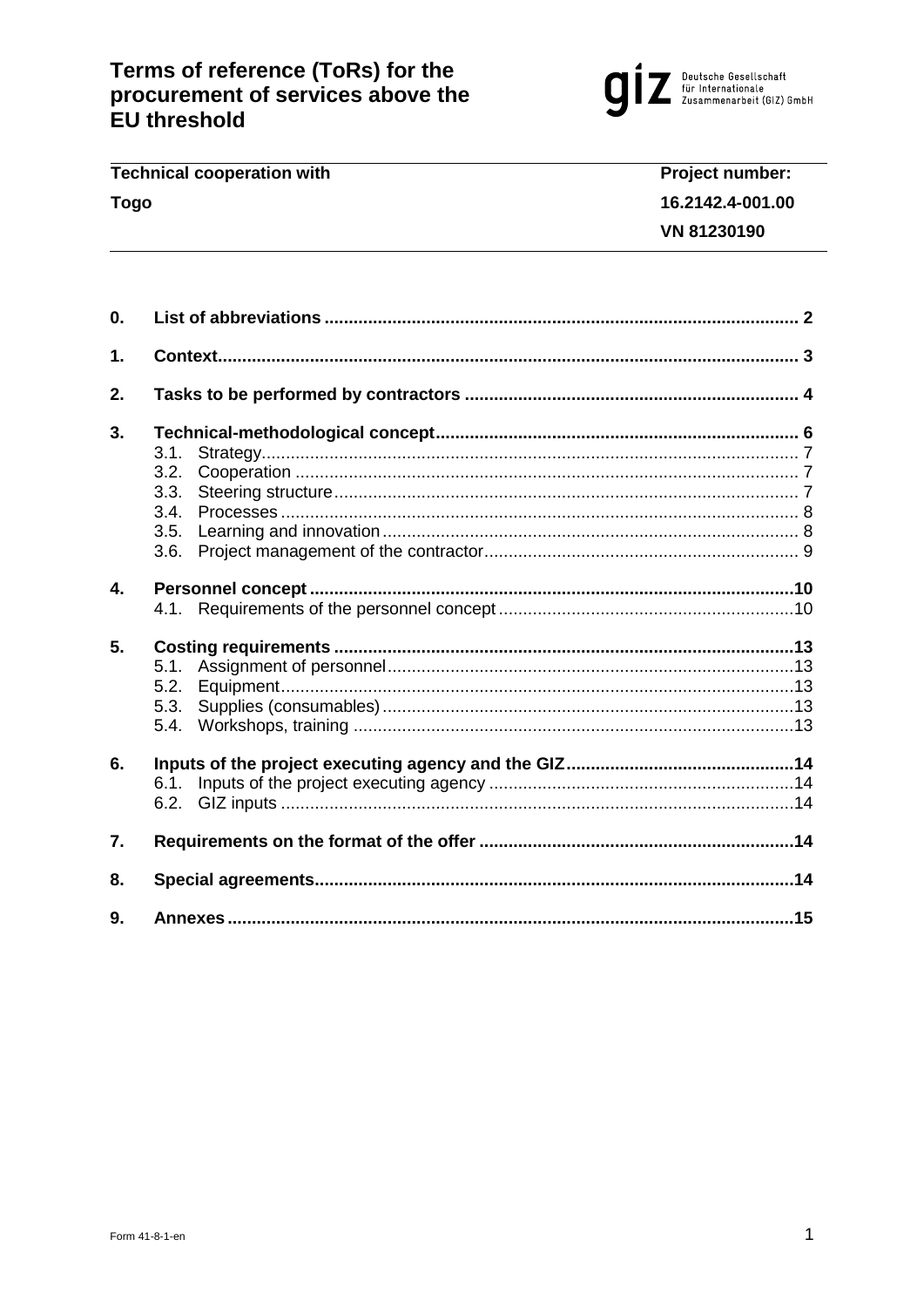

# <span id="page-1-0"></span>**0. List of abbreviations**

| AT2ER       | Togolese Agency for Renewable Energy and Rural Electrification                                       |
|-------------|------------------------------------------------------------------------------------------------------|
| AVB         | General terms and conditions of contract ('Terms and Conditions') for<br>supplying services and work |
| <b>CEET</b> | Togolese Company for Electric Energy                                                                 |
| CD          | Capacity development                                                                                 |
| DC          | Development Cooperation                                                                              |
| EU          | European Union                                                                                       |
| <b>MERF</b> | Ministry of Environment and Forest Resources                                                         |
| <b>MG</b>   | Mini-Grid                                                                                            |
| <b>MME</b>  | Ministry of Mines and Energy                                                                         |
| <b>PPP</b>  | Public-Private-Partnership                                                                           |
| TC          | <b>Technical Cooperation</b>                                                                         |
| <b>ToRs</b> | Terms of reference                                                                                   |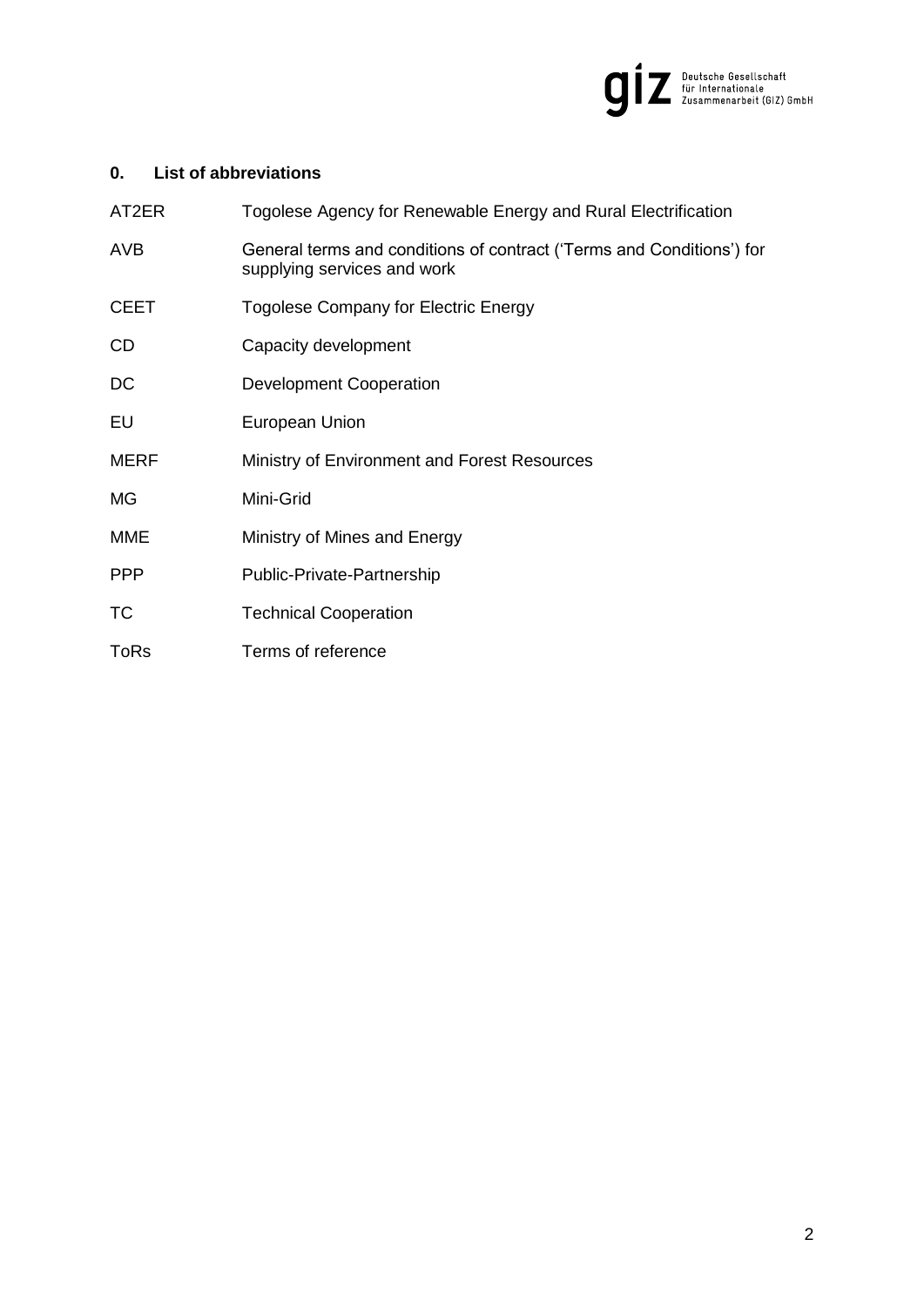

# <span id="page-2-0"></span>**1. Context**

Togo ranks 162nd out of 187 in the Human Development Index (as of 2015). 51% of the population is affected by poverty, 28% live on less than 1.25 USD per day. In the 2014 World Hunger Index, Togo ranked 35 out of 76 countries. Togo continues to suffer from a political crisis and the structural problems are also having an impact on the energy sector. This is particularly visible in rural areas, where the economic potential cannot be exploited due to insufficient energy supply. Bioenergy (wood) continues to be the most widespread form of energy. The Togolese energy sector is characterized by poor infrastructure, connectivity, supply and quality, especially in rural areas. Only about 6% of rural areas are electrified. The urban areas have a 50% electrification rate, making the overall around 25%. In addition, there are high connection costs to existing grids. For the entire energy sector, the framework conditions for a decentralized energy supply are not sufficiently favorable or unclear to the relevant actors. To address this shortcoming, an agency for the promotion of rural electrification and renewable energy (*Agence Togolaise d'Electrification Rurale et des Energies Renouvelables*, AT2ER) has been set up, which is currently being operationalized. Against this background, the foundations for a decentralized and climate-friendly energy supply are inadequate (core problem).

The module objective of the present Technical Cooperation (TC) measure is: "The prerequisites for a decentralized and climate-friendly basic energy supply have been improved."

The achievement of the module objective is measured by the following three indicators:

- 1. The Togolese Agency for Rural Electrification and Renewable Energy (Agence Togolaise d'Electrification Rurale et des Energies Renouvelables, AT2ER) has coordinated the construction and commissioning of three MG
- 2. 3 documents (Electricity Regulatory Act, draft text supplementing the Forest Act, tender documents for MG installations) agreed between the relevant actors (Directorate-General for Energy, Regulatory Authority of the Electricity Sector, AT2ER) to improve the regulatory environment for basic energy supply (electricity and wood energy) have been drafted, one of which was passed by Parliament
- 3. 550 additional rural households, of which 135 headed by females, have access to high-quality energy supply technologies:
	- 300 households via connection to a MG
	- 250 households via possession of a pico-PV or solar home system
	- All of the above via improved cookstoves

To achieve these indicators, the TC measure comprises three interrelated fields of action:

- Field of Action 1 (Functioning of the AT2ER corresponding to Output A) supports the establishment of the newly founded Agency for Rural Electrification and Renewable Energies. As the working areas and processes as well as the responsibilities and tasks of the Agency are not yet clearly defined, the project will include the development of a procedural manual and ensure that the agency has access to basic equipment to carry out its activities.
- In field of Action 2 (revision of framework conditions corresponding to Output B), the project supports the clarification and adaptation of the framework conditions for the decentralized energy sector (especially mini-grids, MG) in interaction with the key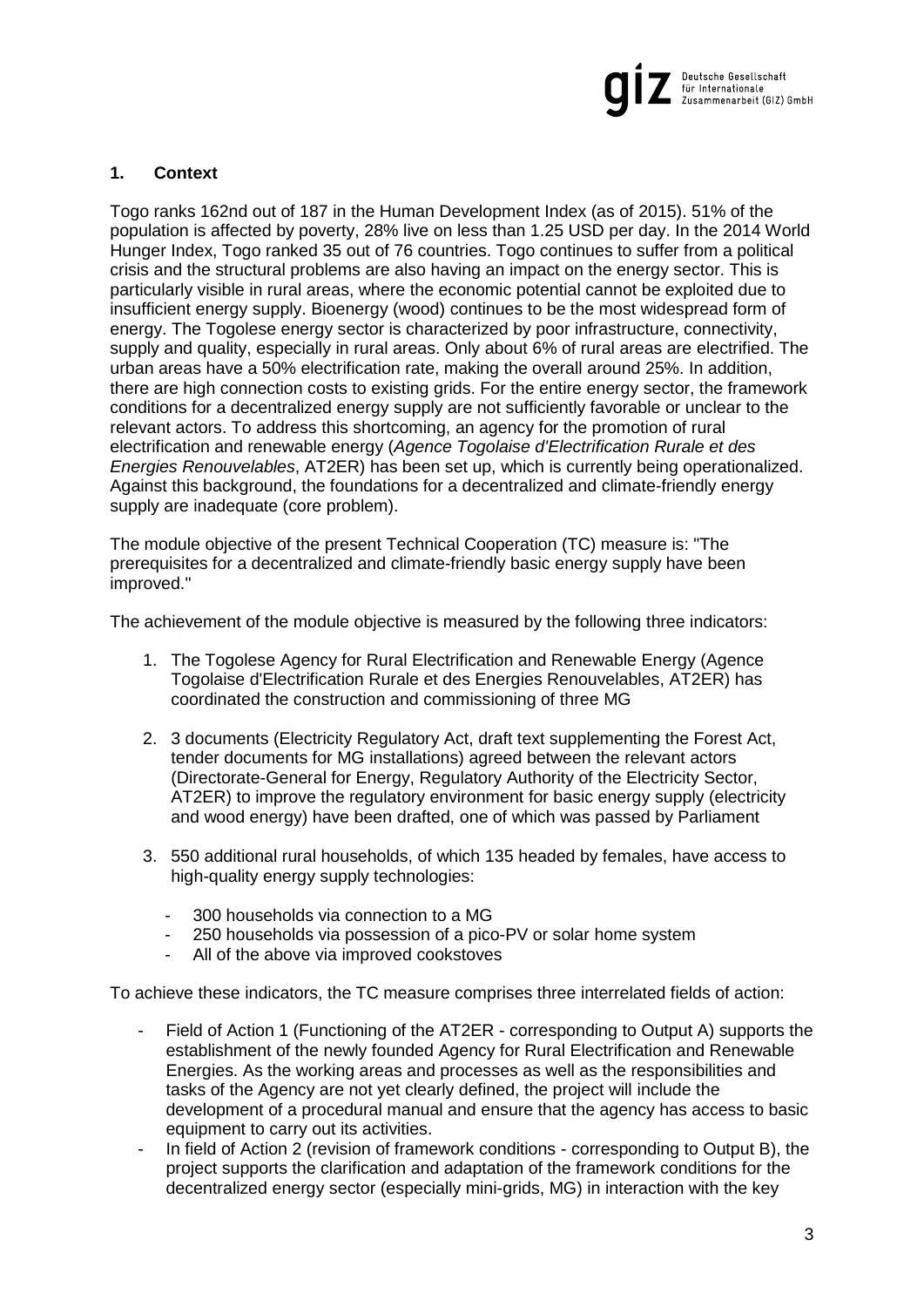

partners and stakeholders to make the decentralized energy sector interesting for private investment. Thus, tendering procedures for developing MG in Togo will be developed.

- In field of Action 3 -( corresponding to Output C) the TC measure supports market development, product development, business and operator models and pilot plants, both in rural electrification and in the energy wood sector.

The project will operate nationwide and will not be limited to specific regions. The TC measure can be regarded as the basis for further TC interventions but also for future Financial Cooperation programs in the decentralized and renewable energy sector.

The project has a term of 3 years (09/2017 - 08/2020) with funds of the German TC contribution of up to 6,000,000 EUR.

More information on the module implementation hypotheses, background, objectives and indicators can be found in Annex 1, 2 and 3.

The program is seeking consultants to support implementing field of action 2 – (corresponding to Output B in the result matrix) by supporting AT2ER in tendering a batch of MG and by supporting AT2ER to review and adapt the legal and regulatory framework easing the development of decentralized energy production in Togo. Therefore, strong expertise on developing and applying tendering procedures for MG and additional expertise in developing legal and regulatory frameworks in the context of decentralized energy supply is needed.

# <span id="page-3-0"></span>**2. Tasks to be performed by contractors**

The contractor is tasked with achieving output B (in the result matrix corresponding to field of Action 2), complying with the associated indicators B.1, B.2 and B.3, contributing to the module objective indicators (especially 1 and 2), and implementing the activities described below. This is to be done under supervision of the ProENERGIE Head of Project and in cooperation with ProENERGIE team members.

Output B: The regulatory framework for decentralized energy supply through renewable energies has improved.

Output Indicators:

- B1. A law regulating the electricity sector, which allows the liberalization of electricity generation, transmission and distribution in rural areas, has been adopted.
- B2. Tender documents for the construction and operation of MG are available.
- B3. A coordinated draft by the Ministry of Forestry and the Environment (MERF) and the Ministry of Energy and Mines (MME) to integrate the topic of wood energy into the forestry law is available.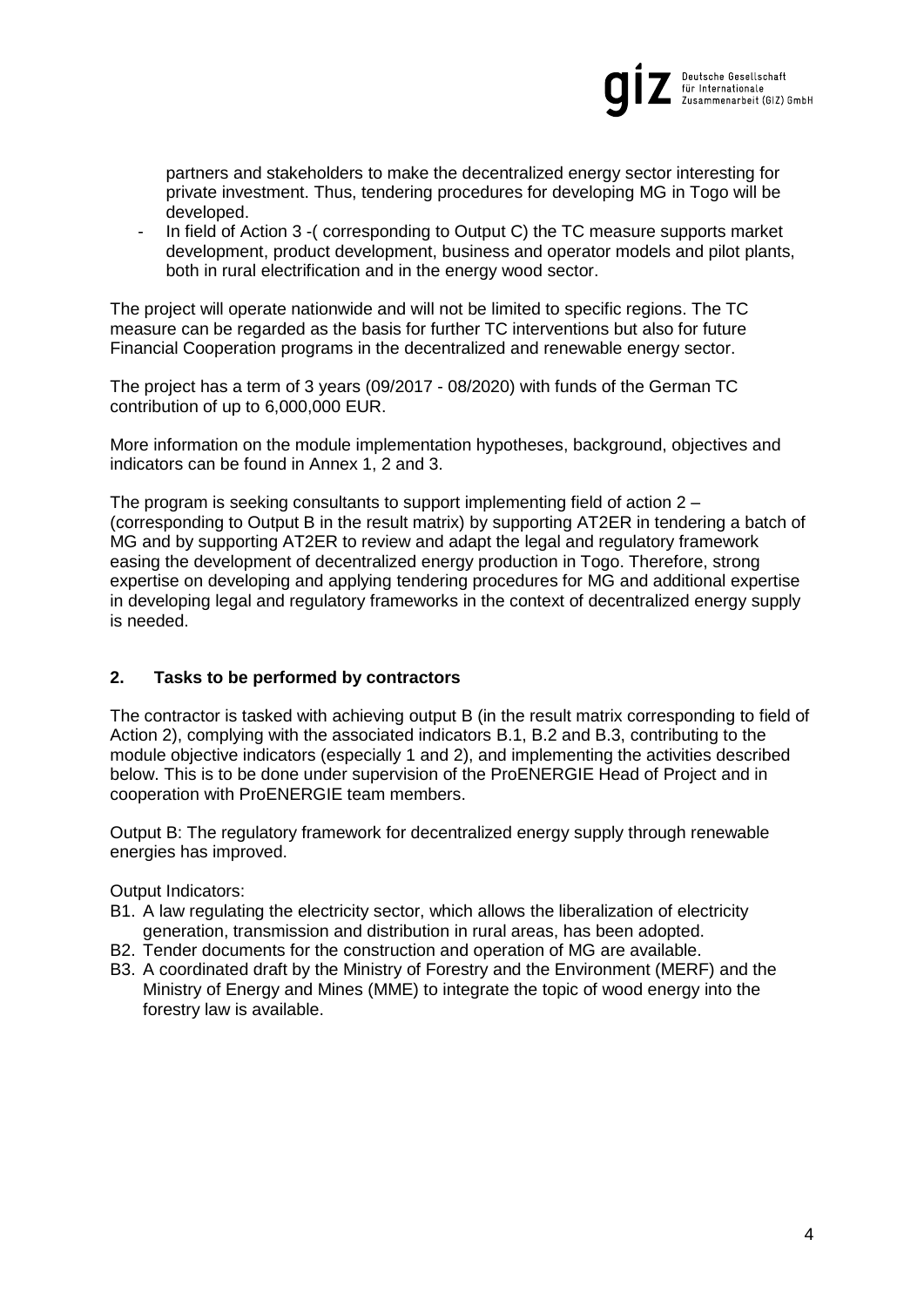

Key activities:

As described above, the contractor will be tasked with achieving Output B. The activities to be conducted are clustered in two main areas: the elaboration of tender documents for MG and the revision and adaptation of the regulatory and legal framework.

In the field of supporting the regulatory and legal framework, the main activities will compose:

- Training for relevant stakeholders on designing an enabling regulatory framework for decentralized energy solutions;
- Streamlining the MG licensing procedure and drafting of standard licenses for the production and sale of electricity;
- Developing a quality framework for MG including technical standards;
- Clarification of taxation, import duties and other charges for MG developers and develop/draft a regulation;
- Developing /drafting a document to regulate Quality of Service;
- Developing /drafting a document to regulate Environmental Requirements for MG;
- Institutionalize Loan Support and Risk Mitigation Measures for MG developers;
- Liaison with AT2ER, MME and CEET to clarify the National Electrification Planning as a "security" for MG developers;
- Drafting standardized documents for further mini-grid auctions based on insights gained from the pilot tender (Standard PPA for MG, Implementation Agreements, etc.);
- Organization of study tours and lectures with sector recommendations for relevant stakeholders.

The revision and adaptation of the regulatory and legal framework will also focus on Wood Energy. Therefore, one key activity consists in preparing a revision proposal for the forestry law:

- Organization of coordination meetings between MME & MERF in the field of wood energy and adaptation to climate change, preparation of a revision proposal for the forestry law.
- Organization of Workshops and provision of expert support to develop the "plan national de réalisation des infrastructures de production d'électricité à base des sources des énergies renouvelables" foreseen in the 2018 Renewable Energies law.
- Analysis of the Quality Framework (e.g. Standards) for decentralized energy systems currently applied and development of a handbook for minimum requirements for decentralized energy system components and their use in different geographical environments.

In the elaboration of tender documents for MG, the activities shall enable AT2ER to conduct a tender to develop, construct and operate at least three MG in a PPP-approach. Therefore, tendering documents must be drafted according to national requirements and the information to take preliminary decisions to be prepared and clarified (e.g. tariff setting, subsidy scheme, auctioning procedure etc.).

The following are considered as key activities in the field of elaborating tender documents:

- Liaison with different stakeholders to clarify and draft a tariff setting scheme;
- Elaboration of a subsidy analysis:
- Liaison with different stakeholders to clarify and fix an auctioning procedure (1-step, 2 step);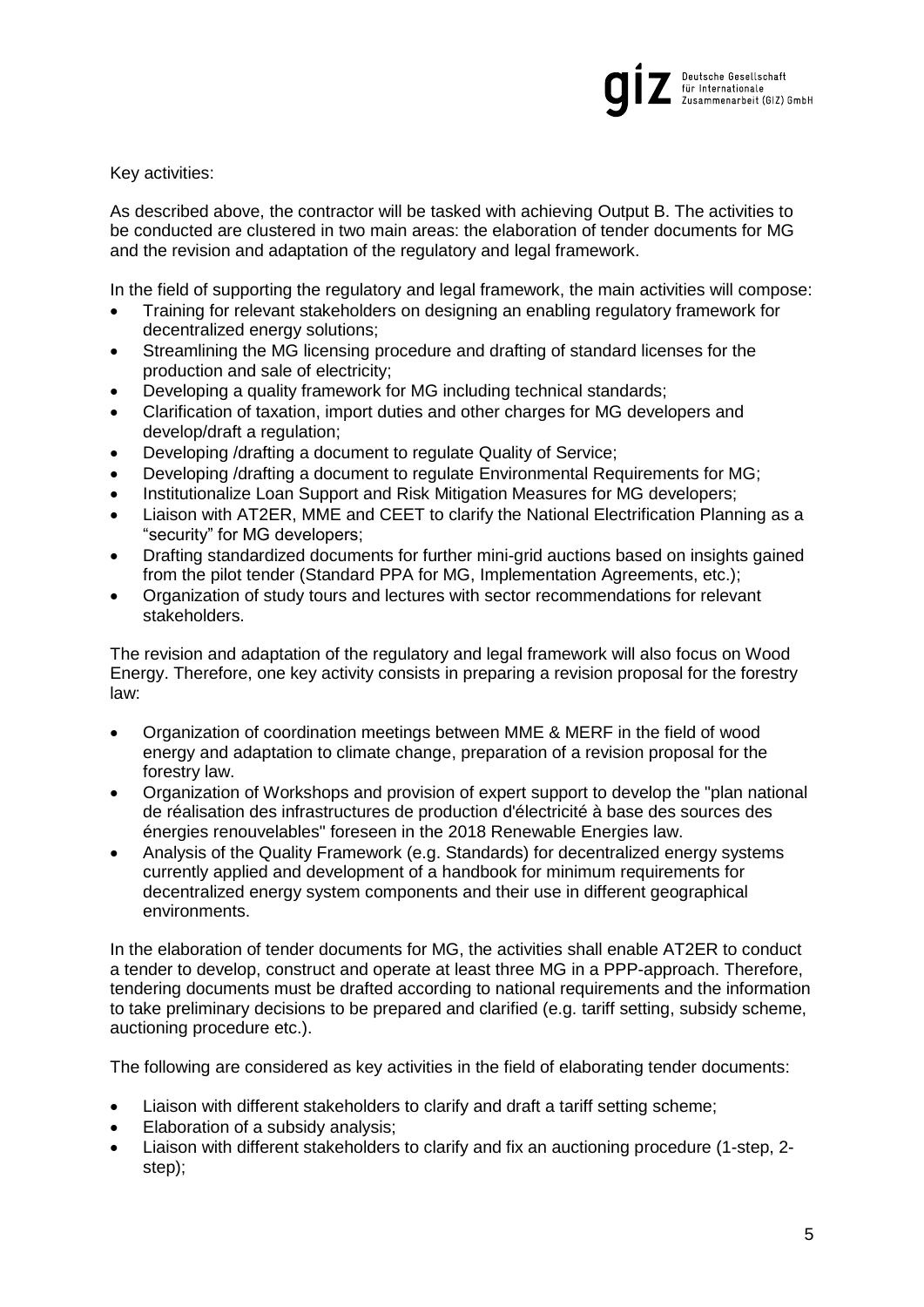

- Liaison with different stakeholders to clarify and fix an evaluation procedure including evaluation criteria;
- Drafting of all relevant Tender Documents:
- Running Tendering Workshops:
- Constant support and backstopping of AT2ER during the tendering and post-tendering process;
- Supervision Tender and MG Implementation;
- Conception of Workshops to support activities, as needed;
- Training for relevant stakeholders in the auctioning procedure, as needed.

A PPP-Model will be defined in an earlier stage. Results of this work and decisions shall be taken into consideration in the implementation of all activities.

Other activities contributing to output B as identified by the contactor and GIZ ProENERGIE may be added during the assignment.

The tasks to be performed (by the contractor) also include processing linkages to the other outputs and implementing other relevant sections of the module proposal, e.g. the methodological approach for the corresponding outputs or dealing with the risks described therein. The tasks also cover cooperation with relevant actors.

Indicator B.2 must be fulfilled in close collaboration with AT2ER and in consultation with the EU-Programme "Projet d'Appui au Secteur de l'Energie".

An overview of timelines and preliminary activities is given in Annex 4.The activities marked with "additional consultant" are covered by separate contracts to fast-track some preliminary work.

# <span id="page-5-0"></span>**3. Technical-methodological concept**

# Introduction

Capacity development is the process through which people, organisations and societies – under their own responsibility – mobilise, adapt and expand their capacity to manage their own sustainable development and adapt this to changing conditions. The support provided by external partners to capacity development is intended to facilitate this process and enable the actors involved to expand their proactive management capabilities. The support and advisory services (where appropriate) address various levels in the partner country and are designed to bring on board and strengthen various actors from government, civil society and the private sector in equal measure.

When it receives commissions, GIZ designs the corresponding projects using its Capacity WORKS management model. Projects are understood to be cooperation systems, whose actors – generally GIZ and its partner organisations – have reached agreement on objectives and results. In order to accommodate the various perspectives in the objectives-focused design of the cooperation system, Capacity WORKS employs five success factors: strategy, cooperation, steering structure, processes, and learning and innovation.

### Objectives for the bidder

In the bid, the bidder is required to show how the set objectives and results are to be achieved from the aforementioned perspectives (see Chapter [2\)](#page-3-0). The bidder should refer to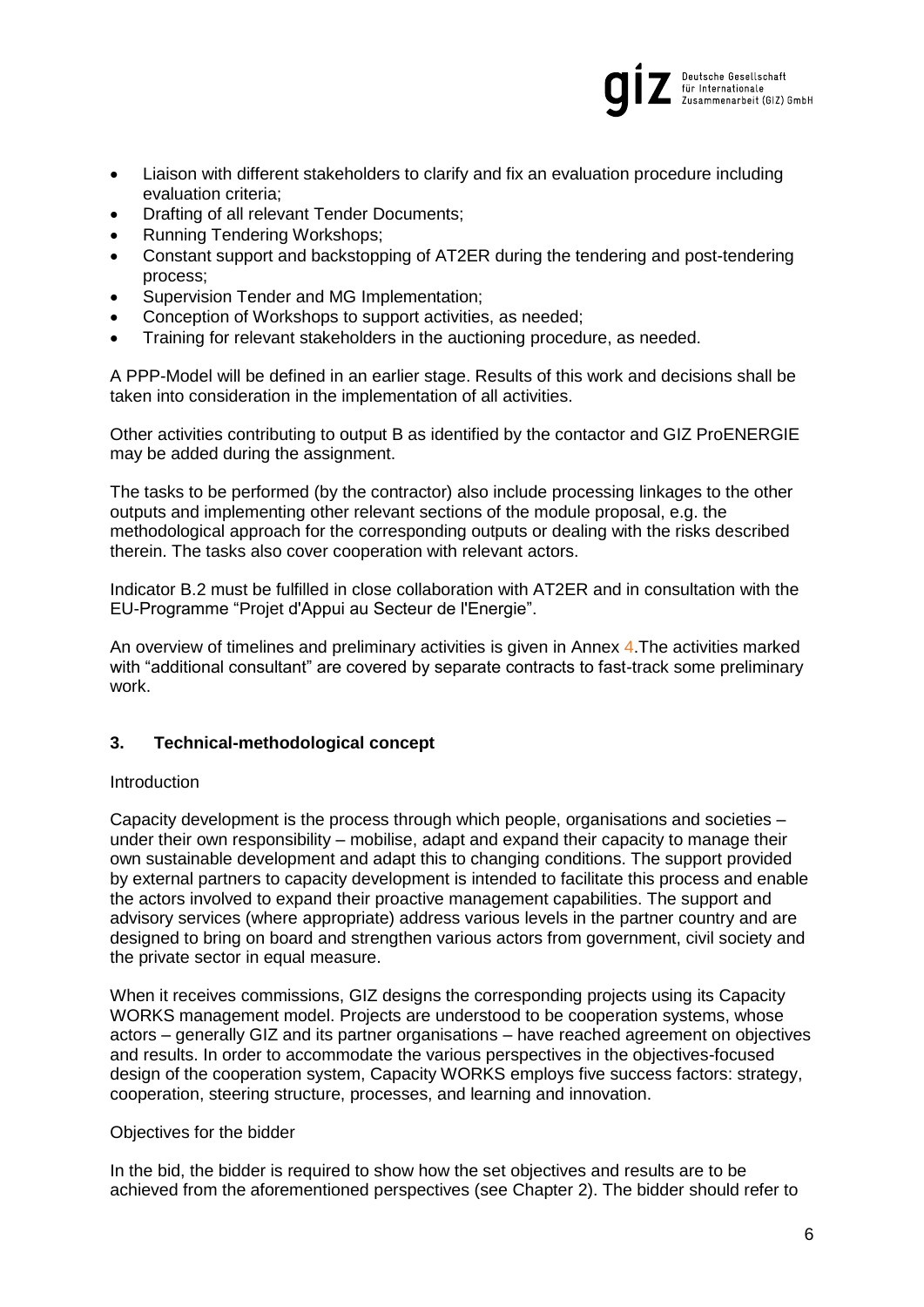

the existing documents for ProENERGIE (see annexes) In addition, it must describe the project management system. Repetition of information in existing documents should be avoided. The limits on text length must be observed (see Chapter [7\)](#page-13-3).

# <span id="page-6-0"></span>**3.1. Strategy**

## Introduction

The cooperation system is successful if the cooperation partners agree on a clear and plausible strategy for achieving the jointly negotiated objectives. The strategy indicates how changes in the partner's system are to be brought about. As systems are driven by people, organisations and society, the strategy must take into account the capabilities they need in order to bring about the desired changes.

## Objectives for the bidder

The bidder is required to interpret the objectives for which he/she is responsible and to carefully review the terms of reference. Following this, the bidder presents and justifies the strategy with which he/she intends to achieve the objectives and results for which he/she is responsible (see Chapter 2). The relevant instructions/directives in section 5 of the module proposal (annex 1) and other strategy directives (annex 5) must be taken into account. Repetition of information contained in the description of the implementation approach (see Chapter 3.4) is to be avoided.

Number of pages: 3 (DIN A4)

# <span id="page-6-1"></span>**3.2. Cooperation**

### Introduction

Good cooperation is based on trust and the negotiation of appropriate forms of collaboration with clearly defined partners and roles. Cooperation partners have specific mandates, capacities and opportunities for exerting influence; specific interests and attitudes with regard to the change objectives, and specific formal or informal relations to other actors.

### Objectives for the bidder

The bidder is required to present the actors involved in that part of the cooperation system under the bidder's responsibility and to describe their interactions. The bidder must develop a concept showing how cooperation with these actors is to be set up and put into practice. The relevant instructions/directives in the module proposal (in particular section 4, see annex 1) are to be taken into account.

Number of pages: 3 (DIN A4)

# <span id="page-6-2"></span>**3.3. Steering structure**

### **Introduction**

Top-down management decisions do not work in cooperation systems. A steering structure is therefore required that reflects agreements on how participants jointly prepare and take relevant decisions. Such decisions affect the strategic or operative level, resource and conflict management, implementation control and monitoring. In establishing an efficient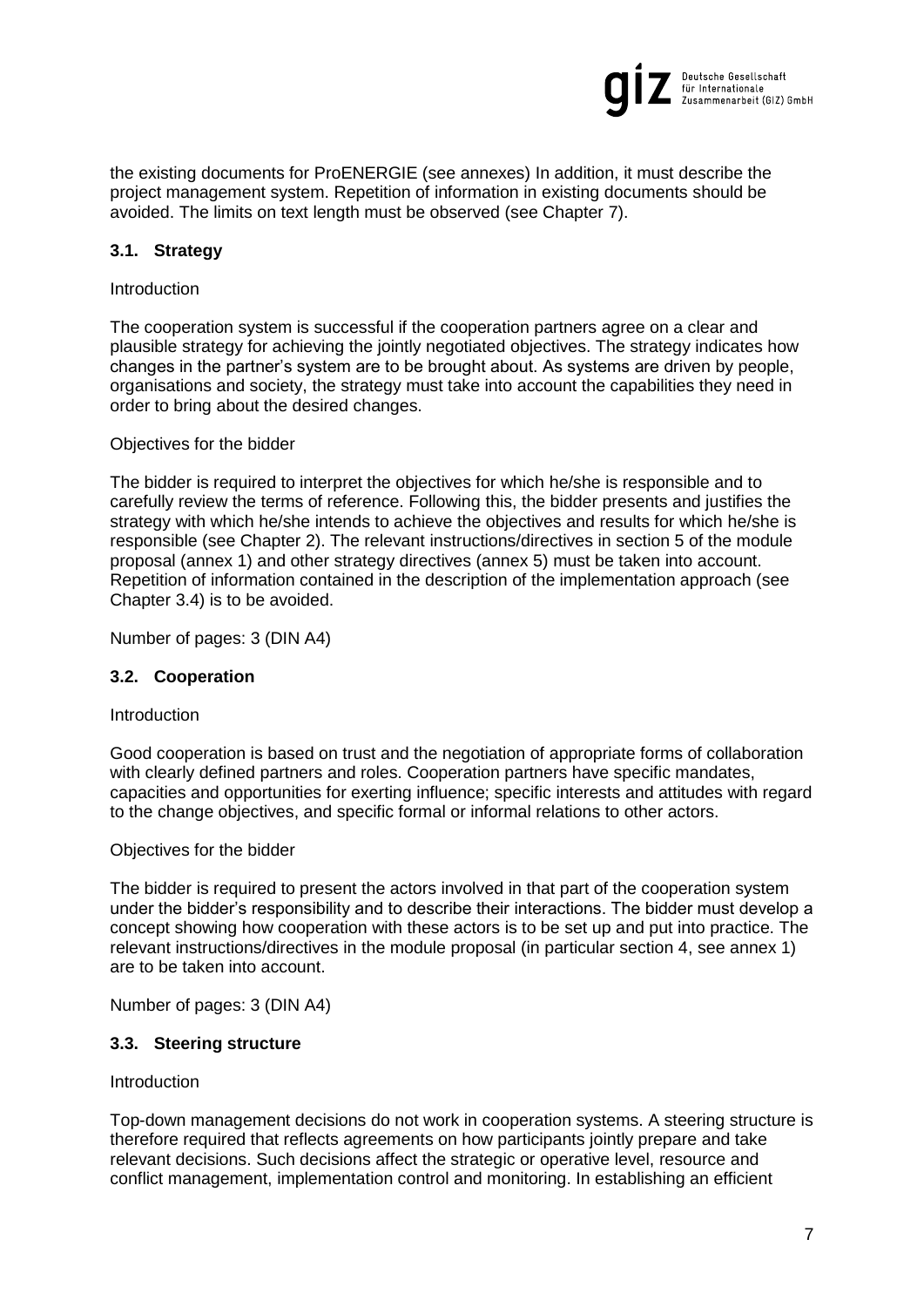

steering structure, it is particularly important to take the subsidiarity principle into consideration.

Results-based monitoring systems enable us to observe and steer project development with the focus on results and the achievement of objectives. Ideally, this system can access the data available in the partner country and so avoid creating parallel structures.

### Objectives for the bidder

The bidder is required to present and explain its approach to steering the field of action (Output B) in cooperation with the project partners and GIZ ProENERGIE.

The contractor plays an active role in the results-based monitoring of the project. The bidder is therefore required to describe his/her contribution to results-based monitoring and the associated challenges.

Number of pages: 2 (DIN A4)

#### <span id="page-7-0"></span>**3.4. Processes**

#### Introduction

The inputs provided by the cooperation partners can be allocated to various joint processes. Service delivery processes relate to the objectives of the cooperation system. Cooperation processes underpin service delivery processes through the coordination of various actors. Learning processes are necessary in order that the actors consider the quality of service delivery and undertake the necessary changes. Support processes are packages of tasks that underpin all the other types of processes. Steering processes form the legal, political and strategic framework for all other types of processes.

#### Objectives for the bidder

The bidder is required, possibly on the basis of existing project documents (see annexes); to describe briefly the key processes for which he/she is responsible. He/she is to describe the service delivery processes in such detail that it is possible to present and explain a plan of operations for the strategy offered in Chapter [3.1.](#page-6-0) In so doing, he:she must describe the necessary work steps, give due consideration to and if necessary supplement the milestones in accordance with Chapter [2,](#page-3-0) and draw up a schedule. The bidder should also outline how the partner contributions can be integrated into the implementation process.

Number of pages: 3 (DIN A4)

## <span id="page-7-1"></span>**3.5. Learning and innovation**

#### Introduction

People, organisations and society must undergo a learning process if the cooperation system is to be capable of reacting to change. Learning and innovation are rooted in knowledge. A knowledge management system in a project or organisation identifies and stores relevant and experiential know-how and prepares this for subsequent exchanges, both with other projects and within the partner organisation.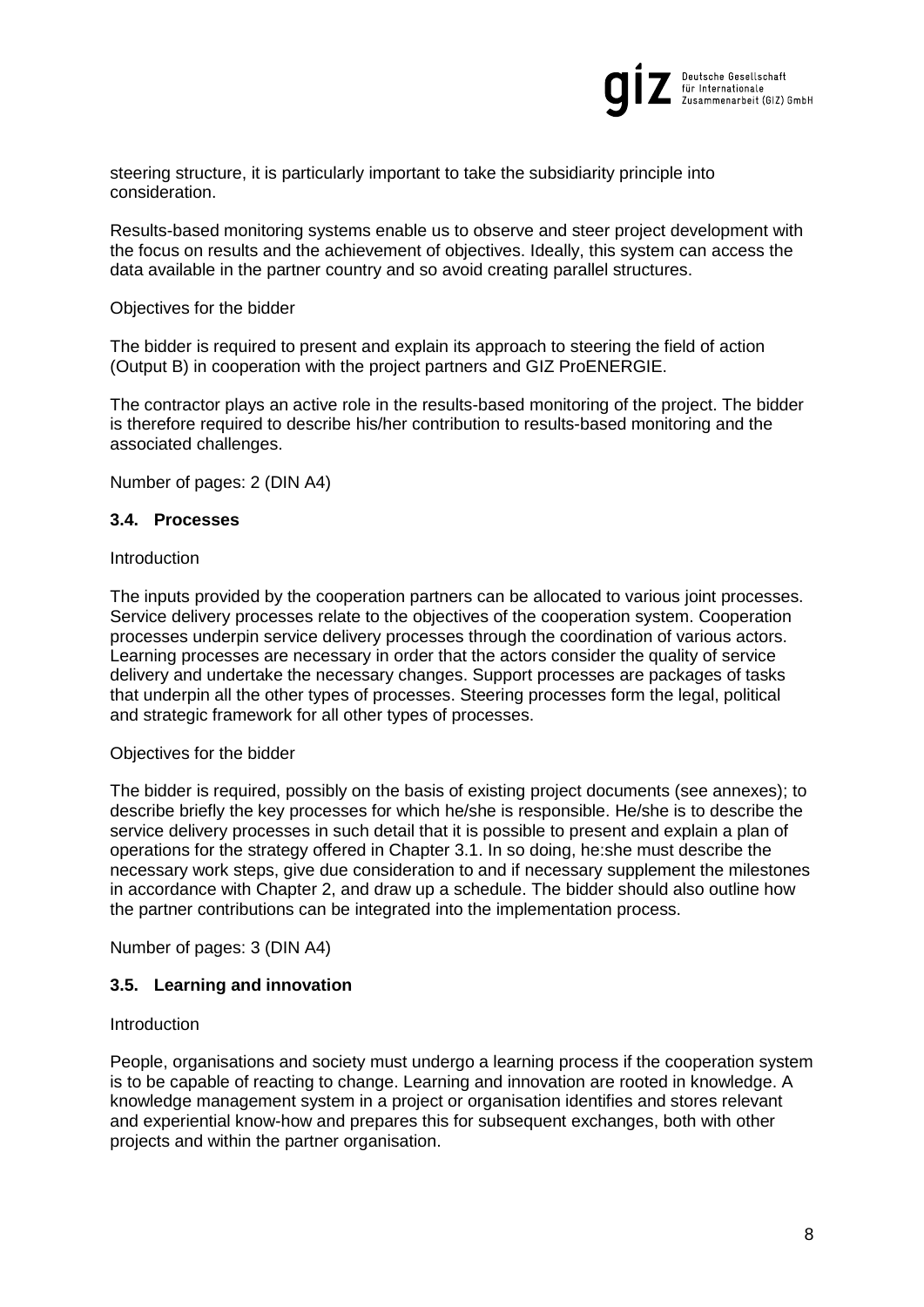

At societal level, scaling up refers to a consciously selected, targeted impetus for anchoring and disseminating experience and knowledge. Vertical scaling-up involves institutionalising strategies/approaches that have already been successfully piloted. In horizontal scaling up, the piloted strategies/approaches are transferred directly between comparable organisations. Functional scaling-up involves transferring strategies, approaches, methods, and lessons learned etc. to a new context.

Objectives for the bidder

The bidder is required to describe his/her contribution to knowledge management for the partner and GIZ. The following tasks are to be taken into consideration:

- The contractor's experts are actively involved in GIZ's sector networks.
- Capacities of the partner organizations are to be strengthened in a sustainable manner
- The contractor provides support in implementing a project evaluation with special emphasis on ensuring sound knowledge management.

In addition, the bidder is required to present and explain measures that promote horizontal or vertical scaling-up effects.

Number of pages: 1 (DIN A4)

## <span id="page-8-0"></span>**3.6. Project management of the contractor**

Objectives for the bidder

- The contractor is responsible for selecting, preparing, training and steering the experts (international and national, short and long term) assigned to perform the advisory tasks.
- The contractor makes available equipment and supplies (consumables) and assumes the associated operating and administrative costs.
- The contractor manages costs and expenditures, accounting processes and invoicing in line with the requirements of GIZ.

In derogation from GIZ AVB (2014), the contractor contributes to project progress reviews and concluding reports.

In addition to the reports required by GIZ in accordance with AVB (2014), the contractor submits the following reports in French language:

- Inception Report 2 months after the contract has been signed
- A brief internal, quarterly planning of activities including updates on the implementation status of the project (first report is due 3 months after the inception report)

In its bid, the bidder describes its approach to and the procedure it intends to adopt with respect to coordination with and within the GIZ project.

The bidder is required to draw up a personnel assignment plan with explanatory notes that lists all the experts proposed in the offer; the plan includes information on assignment dates (duration and expert months) and locations of the individual members of the team complete with the allocation of work steps as set out in Chapter [3.4.](#page-7-0)

The bidder is required to describe its backstopping concept. The positions for technical and administrative backstopping must be supported through informative, brief CVs.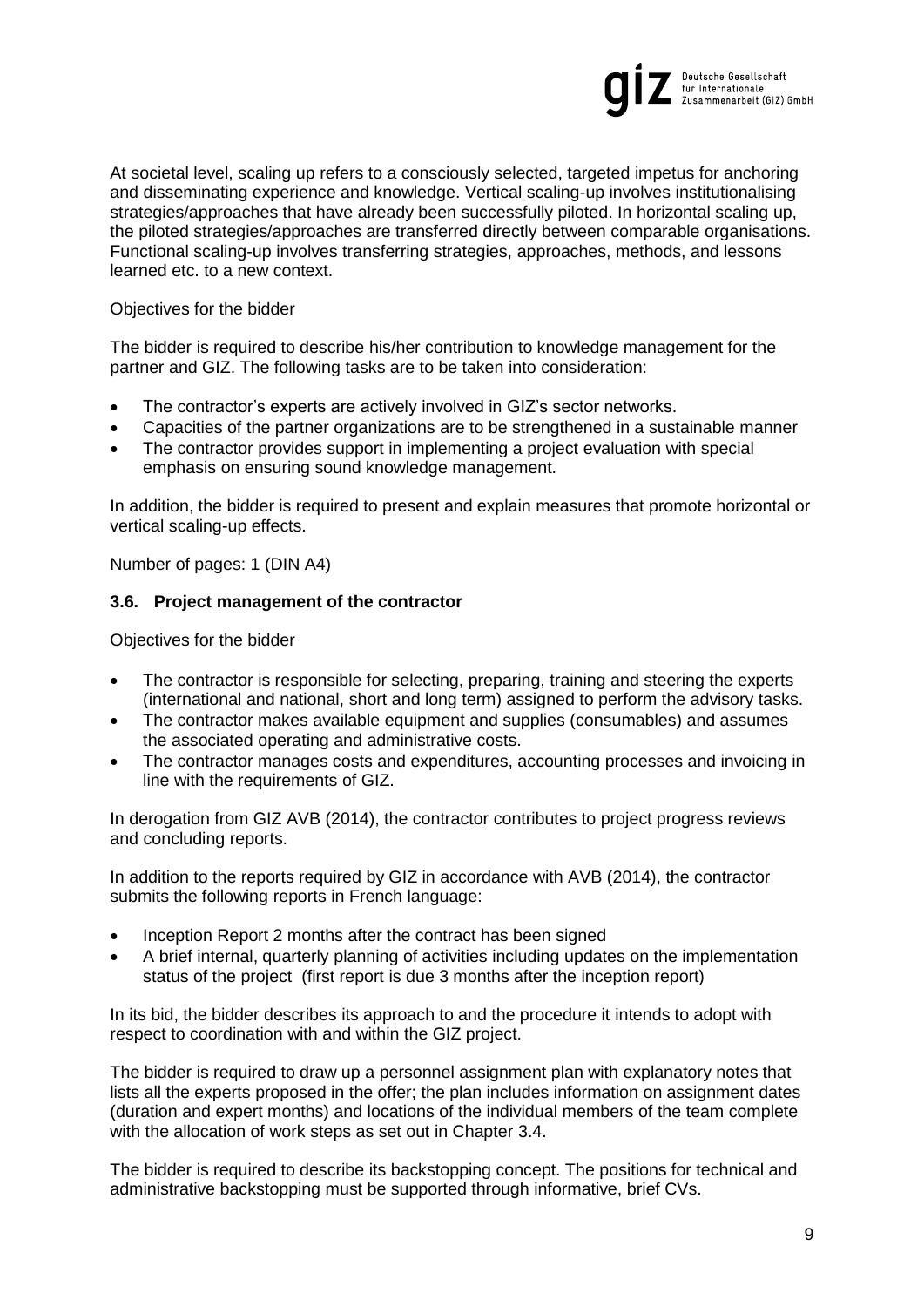

The following services are part of the standard backstopping package, which (like ancillary personnel costs) must be factored into the fee schedules of the staff listed in the offer in accordance with GIZ AVB 5.4.

- Service-delivery control
- Managing adaptations to changing conditions
- Ensuring the flow of information between GIZ and field staff
- Contractor's responsibility for seconded personnel
- Process-oriented technical-conceptual steering of the consultancy inputs
- Securing the administrative conclusion of the project
- Ensuring compliance with reporting requirements
- Providing specialist support for the on-site team by staff at company headquarters
- Sharing the lessons learned by the contractor and leveraging the value of lessons learned on site.

Number of pages: 4 plus 2 for the CVs of the two backstoppers (DIN A4)

# <span id="page-9-0"></span>**4. Personnel concept**

## <span id="page-9-1"></span>**4.1. Requirements of the personnel concept**

The bidder is required to provide personnel who is suited to filling the positions described, on the basis of their CVs (see Chapter 7), the range of tasks involved and the required qualifications.

The below specified qualifications represent the requirements to reach the maximum number of points.

# **Team leader (international Long term expert)**

Tasks of the team leader

- Overall responsibility for the advisory package
- Specific responsibility to implement activities related to regulatory and legal framework
- Ensuring the coherence and complementarity of the services of the contractor with other services delivered by ProENERGIE at local and national level
- Strategy, implementation, monitoring and evaluation of capacity development measures for local partners in the area of energy sector regulation
- Personnel management, in particular identifying the need for short-term assignments within the available budget and in cooperation with ProENERGIE, as well as planning and steering assignments and supporting local and international short-term experts
- Ensuring results monitoring is conducted
- Regular reporting in accordance with deadlines
- Responsibility for controlling the use of funds and financial planning in consultation with GIZ ProENERGIE
- Supporting the officer responsible for the commission in updating/adapting the project strategy and in evaluations
- Maintaining close contact to other donors in the sector to streamline interventions and liaise with local partner organizations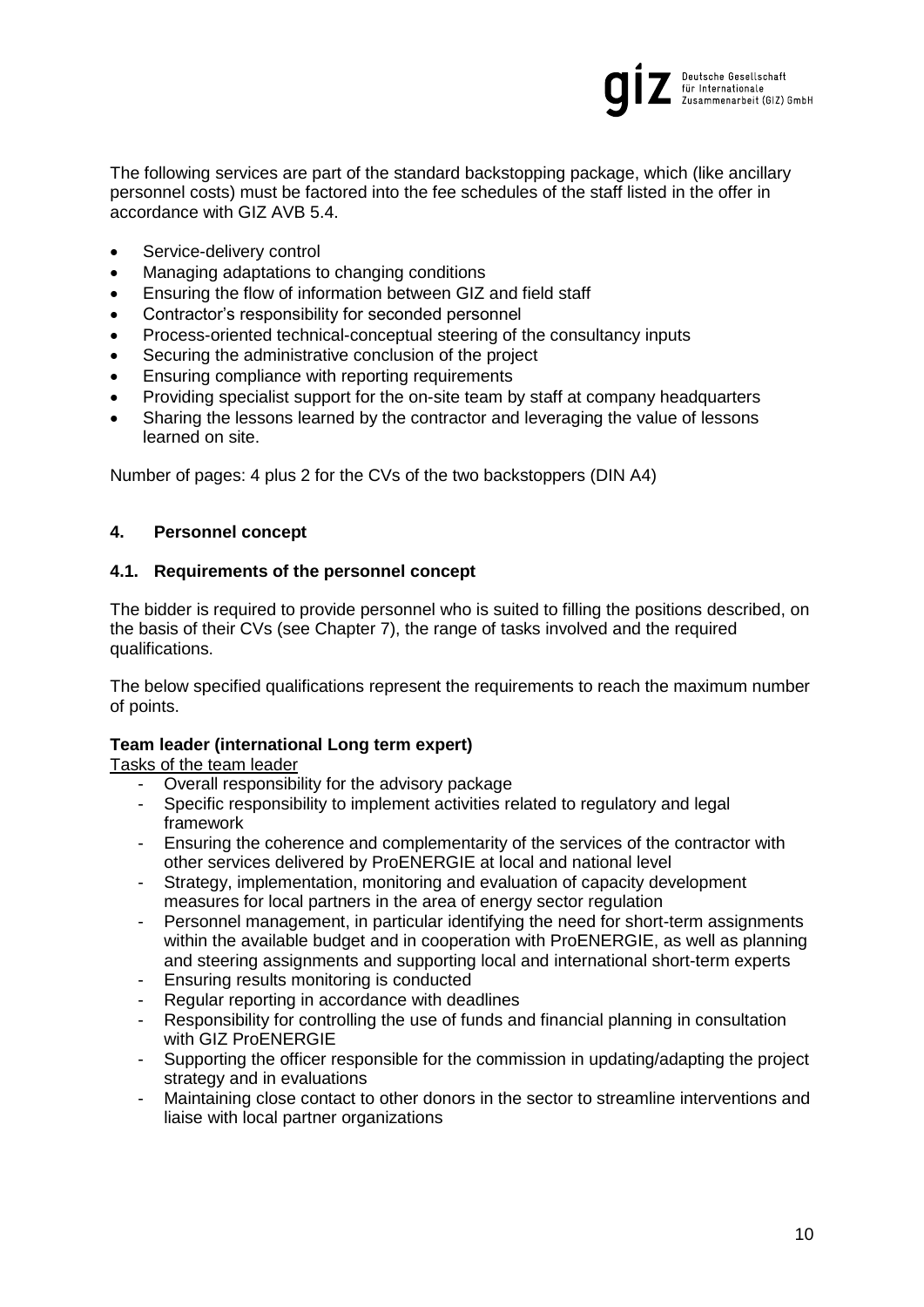

## Qualifications of the team leader

- Education/training (2.1.1): University qualification (German 'Diplom' or international Masters Degree or equivalent) in Law, Engineering, Political Science, Geography or Economics
- Language (2.1.2): Excellent language skills in French
- General professional experience (2.1.3): 10 years of professional experience in the energy sector
- Specific professional experience (2.1.4): 5 years in Off-grid energy regulation
- Leadership/management experience (2.1.5): 6 years of management/leadership experience as project team leader or manager in a company
- Regional experience (2.1.6): 5 years of experience in projects in Africa (region), of which 2 years in projects in West Africa
- Development Cooperation (DC) experience (2.1.7): 6 years of experience in DC projects

# **Technical Expert (Expert 1 - international Long term expert – LZE)**

Tasks of the technical expert

- Specific responsibility to implement activities related to Mini-Grid tendering
- Drafting of tender documents
- Running tendering workshops, technical support
- Supervision of the tender and Mini-Grid Implementation
- Strategy, implementation, monitoring and evaluation of capacity development measures for local partners in the area of Mini-Grid tendering
- Supporting the officer responsible for the commission in updating/adapting the project strategy and in evaluations in the field of Mini-Grid tendering
- Maintaining close contact to other donors in the sector to streamline interventions and liaise with local partner organizations in the field of Mini-Grid tendering

# Qualifications of the technical expert

- Education/training (2.2.1): University qualification (German 'Diplom' or international Master Degree or equivalent) in Law, Engineering, Political Science, Geography or **Economics**
- Language (2.2.2): Excellent language skills in French
- General professional experience (2.2.3): 10 years of professional experience in the energy sector
- Specific professional experience (2.2.4): 5 years in Mini-Grid development/tendering
- Regional experience (2.2.6): 3 years of experience in projects in Africa (region)
- Development Cooperation (DC) experience (2.2.7): 2 years of experience in DC projects

### Soft skills of team members

Even though, that these skills are not part of the evaluation grid, in addition to their specialist qualifications, the following qualifications are required of team members:

- Team skills
- **Initiative**
- Communication skills
- Sociocultural competence
- Efficient, partner and client-focused working methods
- Interdisciplinary thinking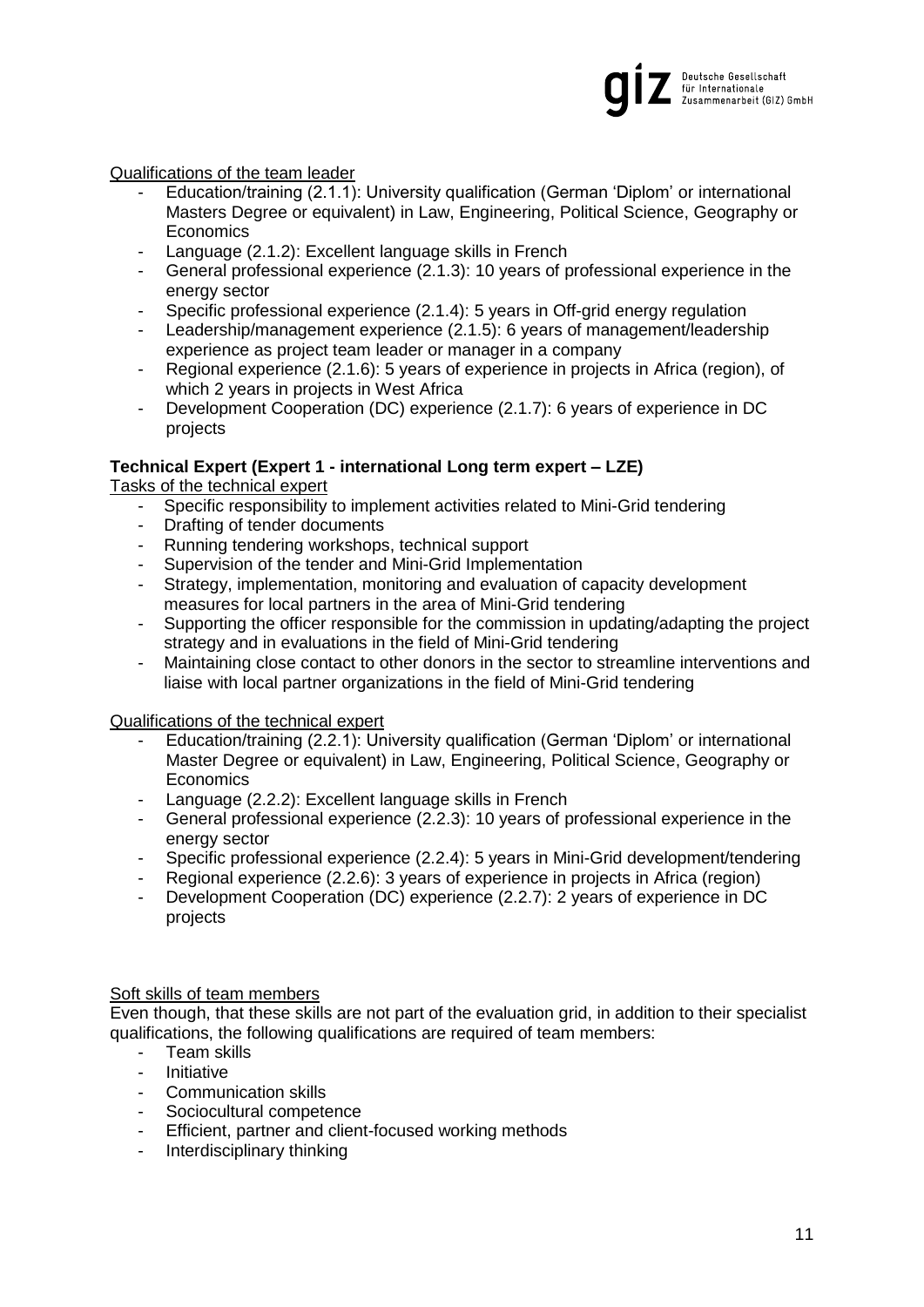

## **Two Short-term expert pools:**

- **1. International: minimum 2, maximum 3 experts**
- **2. National: minimum 2, maximum 3 experts**

Tasks of the short-term expert pool 1 (International)

- Research and analyses best practices and experiences with off-grid energy regulation in West Africa including their applicability in Togo
- Conducting specialized activities mentioned in chapter 2
- Design drafts of new energy sector regulations and follow up with local partners
- Design drafts of tendering documents and follow up with local partners
- Travel to Togo to conduct trainings on specific issues including the regulation, monitoring and tendering of the off-grid energy sector in Togo (focus Mini-Grids)
- Present results and analyses to ProENERGIE and local partners
- Contribute to fulfilling contract tasks specified in chapter 3

## Qualifications of the short-term expert pool 1 (International)

- Education/training (2.6.1): university qualification (German 'Diplom' or international Master or equivalent degree) in law, social sciences, engineering, economics, geography or equivalent )
- Language (2.6.2): very good language skills in French, good language skills in **English**
- General professional experience (2.6.3): 10 years of experience in the energy sector
- Specific professional experience (2.6.4): 10 years of professional experience in energy sector regulation
- Regional experience (2.6.5): 5 years of experience in Africa
- Development Cooperation (DC) experience (2.6.6): 6 years of experience in DC

Please specify for each proposed expert the topics of work and the number of proposed person month (of the overall budget of the expert pool). Please make sure that all tasks are covered.

Tasks of the short-term expert pool 2 (National)

- Advise long- and short-term consultants on the Togolese energy sector
- Conducting specialized activities mentioned in chapter 2
- Liaise and organize consultations with local partners with and without international consultants, including journeys to the interior of Togo
- Follow up the implementation of activities with local stakeholders from the public sector, private sector, end-users and civil society.
- Present results and analyses to ProENERGIE and local partners
- Contribute to fulfilling contract tasks specified in chapter 3

### Qualifications of the short-term expert pool 2 (National)

- Education/training (2.7.1): university qualification in law, social sciences, engineering, economics, geography or equivalent,
- Language (2.7.2): Excellent language skills in French, good language skills in English and local Togolese languages.
- General professional experience (2.7.3): 5 years of experience in the energy sector
- Specific professional experience (2.7.4): 5 years of professional experience in energy sector regulation
- Regional experience (2.7.5): Experience in other African countries
- Development Cooperation (DC) experience (2.7.6): 3 years of experience in DC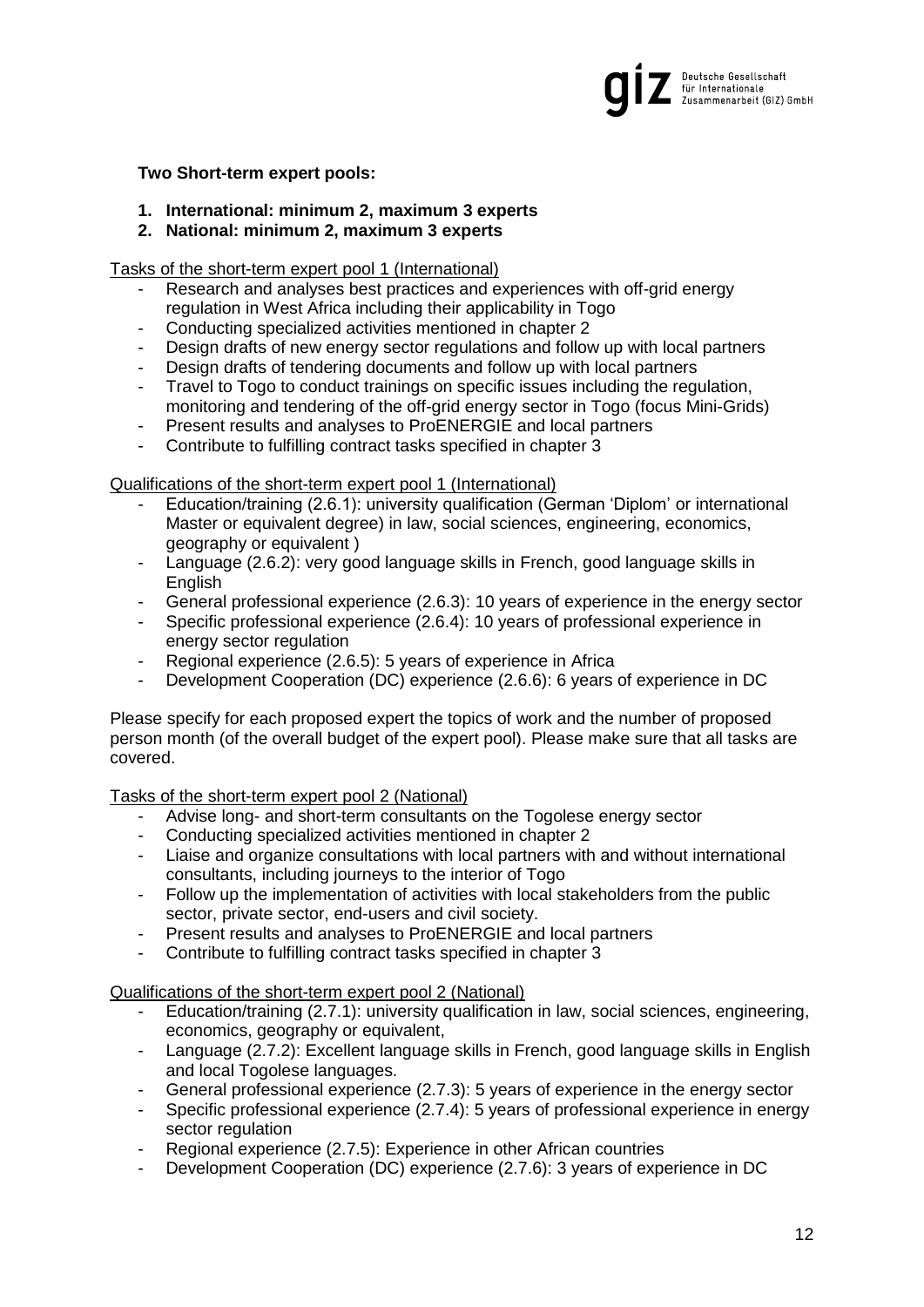

Please specify for each proposed expert the topics of work and the number of proposed person month (of the overall budget of the expert pool). Please make sure that all tasks are covered.

The bidder must provide a clear overview of all proposed short-term experts and their individual qualifications.

# <span id="page-12-0"></span>**5. Costing requirements**

# <span id="page-12-1"></span>**5.1. Assignment of personnel**

Contract duration: From signature of contract till 31.08.2020.

Team leader: On-site assignment for 19 expert months in Togo

Technical Expert: On-site assignment for 19 expert months in Togo

Short-term expert pool (international): total 6 expert months, of which 3 in Togo

Short-term expert pool (national): total 15 expert months in Togo, of which 10 months travel within Togo

12 return flights / mission should be foreseen for the international short-term expert pool and a total of 8 flights for the long-term experts.

National administrative personnel (drivers, office assistants, auxiliary personnel etc.) 38 expert months

# <span id="page-12-2"></span>**5.2. Equipment**

A 4x4 car will be provided to the firm of consultant, the insurance is covered by GIZ. The contractor assumes ongoing operating costs of the project vehicle (inspection, gasoline, maintenance, etc.) with a monthly lump sum.

The Firm of Consultants will include a list of suggested equipment and materials to be supplied for the implementation of the activities EUR 30.000 (computer, printer, technical equipment, etc.).

# <span id="page-12-3"></span>**5.3. Supplies (consumables)**

Office space will be provided to the Firm of Consultants. A monthly lump sum for operational expenses covering on-going costs for telephone, cell phones, internet, office materials, etc. shall be included in the financial offer.

# <span id="page-12-4"></span>**5.4. Workshops, training**

The contractor implements the following workshops/study trips/training courses:

- Study tours to develop sector recommendations for relevant stakeholders
- Training for relevant stakeholders on designing an enabling regulatory framework for decentralized energy solutions
- Workshops to discuss different licensing possibilities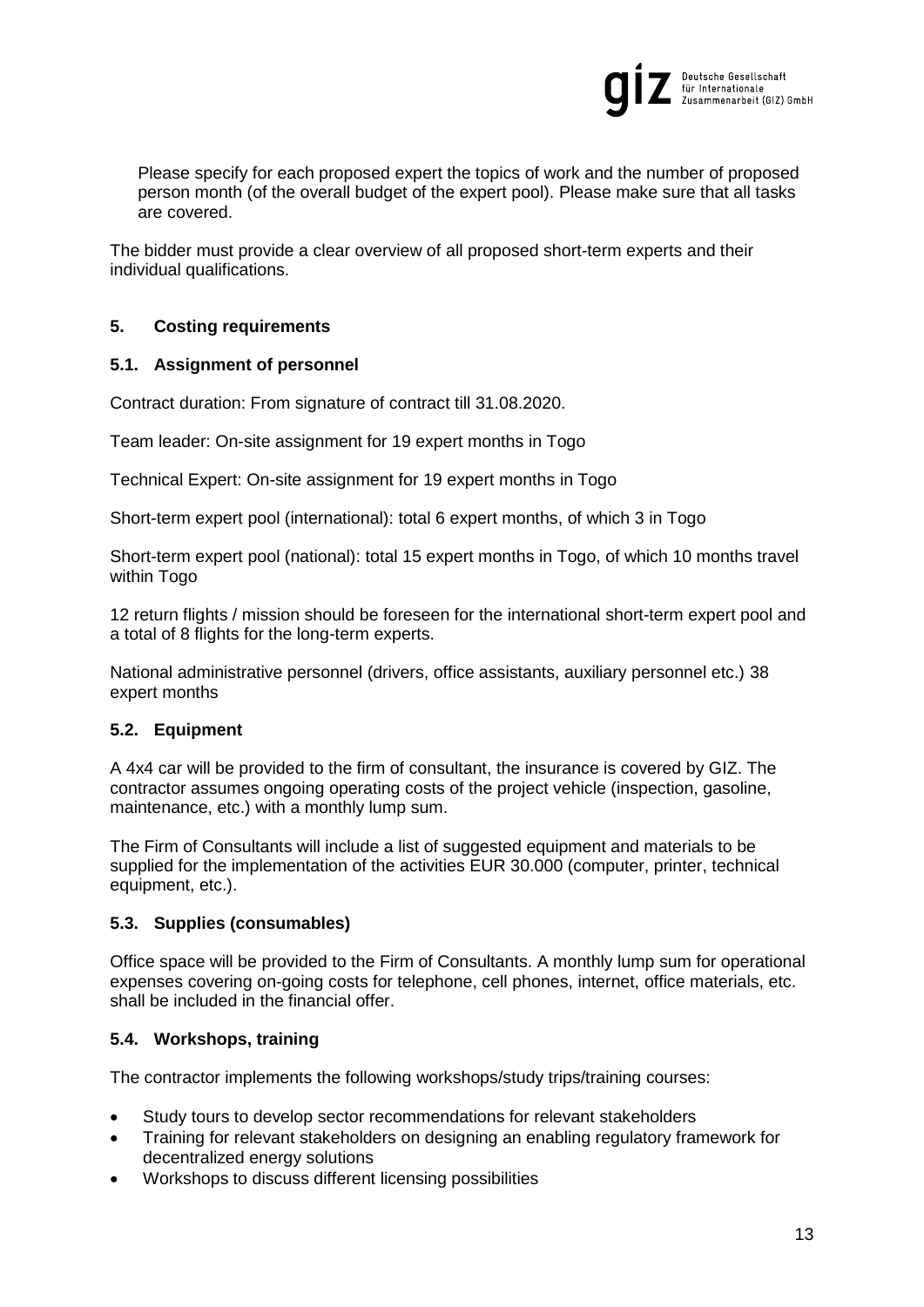

- Training for relevant stakeholders in the field of licensing procedure
- Workshops to develop the "plan national de réalisation des infrastructures"
- Coordination meetings between MME & MERF
- Others, as identified by ProENERGIE

Workshop costs are to be covered by the contractor and included in the financial offer (reimbursement upon the presentation of bills for meeting rooms, catering, etc.) of EUR 3.000 per Workshop for a total of up to 13 Workshops.

# <span id="page-13-0"></span>**6. Inputs of the project executing agency and the GIZ**

### <span id="page-13-1"></span>**6.1. Inputs of the project executing agency**

The team of consultants will be based at the partner agency AT2ER. Therefore, the agency is expected to make the following available:

Office Space and Meeting Room(s)

## <span id="page-13-2"></span>**6.2. GIZ inputs**

GIZ is expected to make the following available:

 One project vehicle in Togo including driver for the duration of the contract, as mentioned in 5.2, including insurance of the car, excluding running costs.

# <span id="page-13-3"></span>**7. Requirements on the format of the offer**

The structure of the bid must correspond to the structure of the ToRs. It must be legible (font size 11 or larger) and clearly formulated. The bid is drawn up in **English** (language). Please note: The working language once the contract hast started is French.

The technical-methodological concept of the offer (Chapter 3 of the ToRs) must not exceed 22 pages; the subchapters must not exceed the specified number of pages (see Chapter [3\)](#page-5-0).

The CVs of the personnel proposed in accordance with Chapter [4](#page-9-0) of the ToRs must be submitted using the EU format and shall not exceed 4 pages. The CVs must clearly show the position and job the proposed person held in the reference project and for how long. The CVs can also be submitted in English (language).

If one of the maximum page lengths is exceeded, the content appearing after the cut-off point will not be included in the assessment.

### <span id="page-13-4"></span>**8. Special agreements**

The possibility of a follow-up contract with a duration of up to 36 months exists if the project is renewed by the Federal Ministry for Economic Cooperation and Development (BMZ). Furthermore, the following conditions have to be met for a possible contract renewal:

- Satisfactory performance of the contractor
- Conceptual and personal continuity